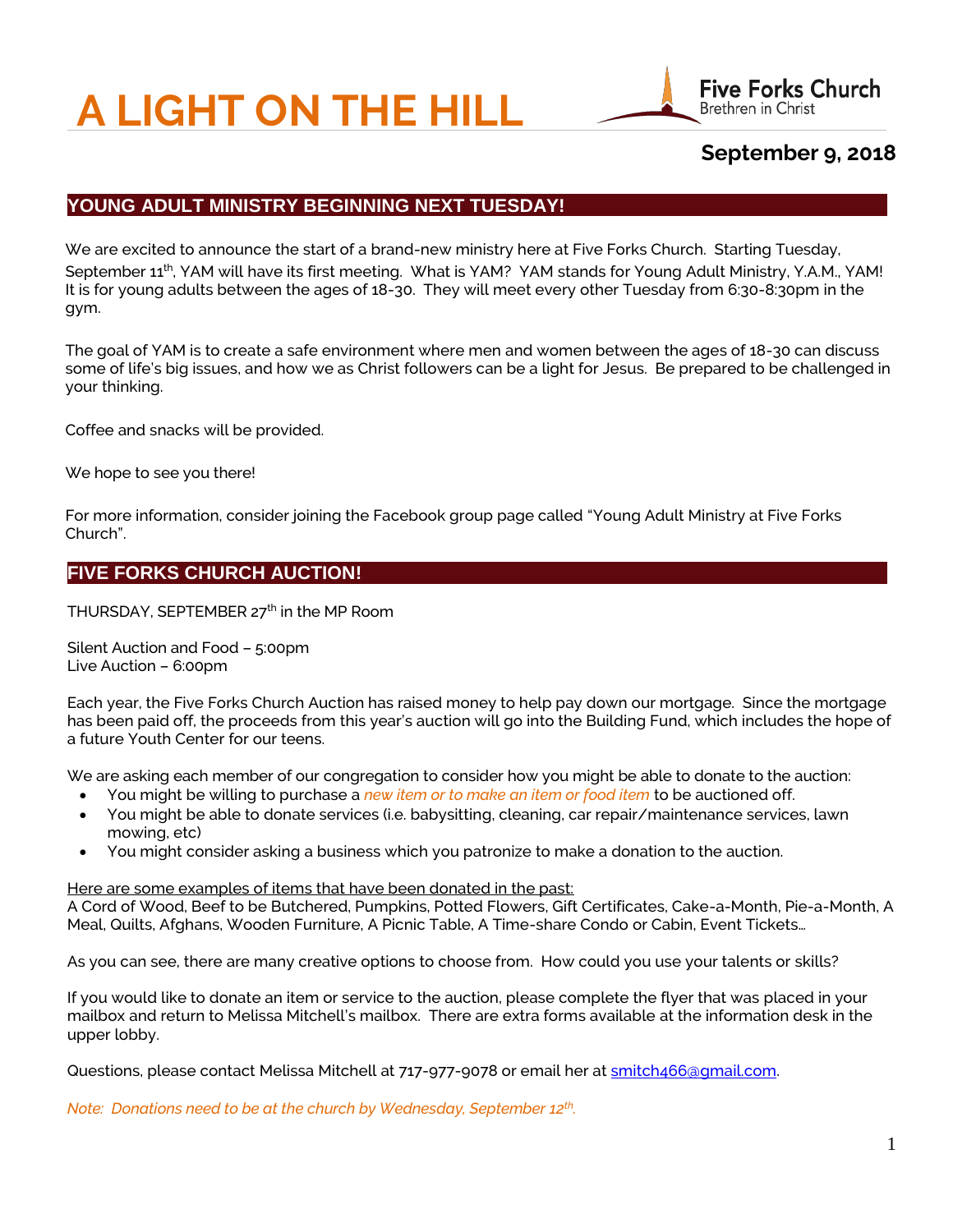## **"WHEN THE STORMS RAGE" EVENT**

Saturday, October  $6<sup>th</sup>$  11:00am – 2:00pm in the MP Room

Do you battle depression and feel like you are all alone? Does anxiety and worry have you living in constant fear? Come out and hear two fabulous speakers, Barb Lange and Diane Swan speak to us about their experiences and give us encouragement and hope that we are not alone. God is always with us! God is always there to help with the anxiety and worry.

There will be door prizes and a light lunch. This is a free event so please come out and see that YOU'RE NOT ALONE, and you can LIVE FEARLESSLY!

If you would like to attend, please RSVP to Jodi Martin at <u>the4martins@hotmail.com</u> by October 1<sup>st</sup>.

We hope you can join us!

#### **FIVE FORKS QUILTERS…LET'S MEET TOGETHER TO QUILT!**

We are ready to go again after a summer break! Our first meeting is Monday, September 10<sup>th</sup>...9:00am – 12:00pm. We meet once a month on the second Monday in the Chapel Wing.

We are inviting all who participated before and are hoping new people will join us. You don't have to be a quilter, just come wanting to learn.

We make quilts to welcome new babies and the Lord is showing us others to encourage. Come enjoy the blessing of sharing with others!

*Questions, please contact Karen Butts at 717-655-7475.*

#### ELO FAMILY CAMPING WEEKEND

September 21<sup>st</sup> – September 23<sup>rd</sup> at Rhodes Grove Camp

Check-in is at 4:00pm Friday evening and Check out is 11:00am on Sunday for cabins and hotel and 2:00pm for RV and Tent Sites.

Camper Sites, Tent Sites, Cabins, and Hotel Rooms are available.

Kids' Activities include: Slip N' Slide, Duck Derby, and Candy Scramble

Must pre-register online at [www.eloutdoors.com.](http://www.eloutdoors.com/)

For more information/details, visit [www.eloutdoors.com.](http://www.eloutdoors.com/)

## **ALZHEIMER'S EDUCATION AND SUPPORT MEETING**

The next Alzheimer's Education and Support group meeting will be held on Wednesday, September 12<sup>th</sup> at 2:00pm in the Colestock Center at Quincy Village.

Come a little early to sign in. One of our most popular speakers, Jen Holcomb, will be speaking on communication. Come and bring a friend – you will learn a lot!

Question? Contact Barb Tengler at 717-762-3372.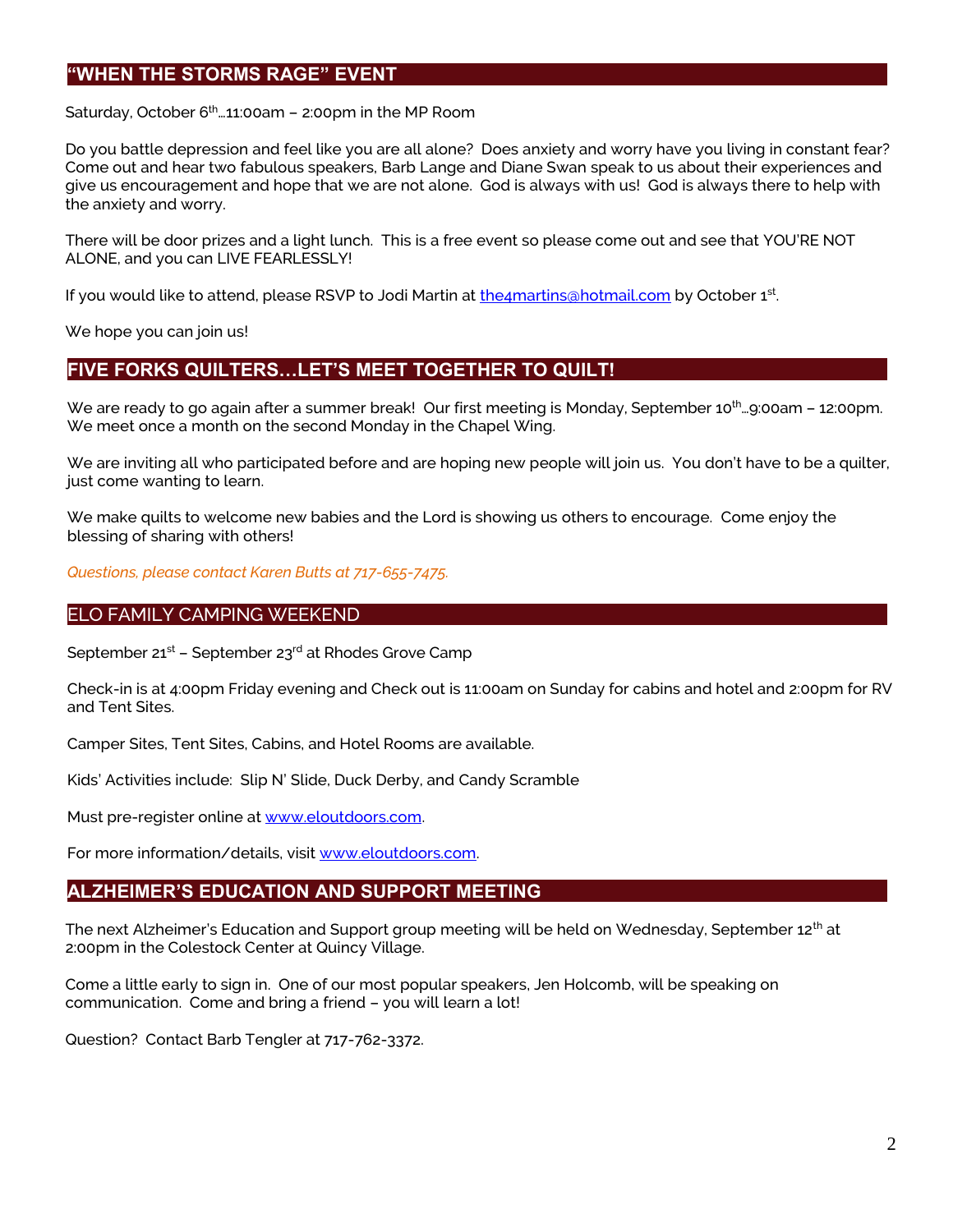## **THIS WEEK AT FIVE FORKS**

| Sunday, September 9     | Prayer Hour6:45am (C2)                                                                        |
|-------------------------|-----------------------------------------------------------------------------------------------|
|                         | Café7:00am - 11:00am                                                                          |
|                         |                                                                                               |
|                         | Morning Messages:                                                                             |
|                         | Aud. (8:00, 9:30 & 11:00m) - Pastor Ray - Scripture: Hebrews 4:14-16; I Corinthians 10:13; II |
|                         | Timothy 3:1-13                                                                                |
|                         | Chapel (11:00am) - Pastor Brian - Scripture: Hebrews 4:14-16; I Corinthians 10:13; II         |
|                         | Timothy 3:1-13                                                                                |
| Monday, September 10    | Men's Prayer Group5:45am (Chapel)                                                             |
|                         | Ladies Quilting Classgam (Chapel Wing)                                                        |
| Tuesday, September 11   | Men's Prayer Group6:30am (Chapel)                                                             |
|                         | Ladies Exercise Class1:30 - 2:30pm (Chapel Basement)                                          |
|                         | Celebrate Recovery6pm (café); 7pm (large group meeting); 8pm (open share)                     |
| Wednesday, September 12 | Women's Bible Study9:00 - 11:00am (Chapel)                                                    |
|                         | Youth6:45 - 8:15pm                                                                            |
|                         | Awana6:45 - 8:15                                                                              |
|                         | Bible Study, Pastor Brian7:00pm (Chapel)                                                      |
| Thursday, September 13  | Ladies Prayer Hour6:30 - 7:30am (Chapel)                                                      |
|                         | Ladies Exercise Class1:30 - 2:30pm (Chapel Basement)                                          |
|                         | Bible Study, Pastor Brian7:00pm (Chapel)                                                      |
| Friday, September 14    | Singles in the Spirit, potluck dinner & board games6:30pm (MP room)                           |
| Sunday, September 16    | Prayer Hour6:45am (C2)                                                                        |
|                         | Café7:00am – 11:00am                                                                          |
|                         | Blood Pressure Screening9:00-9:20 & 10:30-10:50 (C13)                                         |
|                         |                                                                                               |
|                         | <b>Morning Messages:</b>                                                                      |
|                         | Aud. (8:00, 9:30 & 11:00m) - Pastor Ray - Scripture: Hebrews 12:1-3                           |
|                         | Chapel (11:00am) - Pastor Shaun - Scripture: Genesis 12-50                                    |

## **HEALING PRAYERS**

*(Those who have been hospitalized or underwent surgery/procedures this week.)*

Matthew Bernhardt Bob Boswell Lee Grimm Josh Mays

## **WITH DEEPEST SYMPATHY**

We express our deepest sympathy to Clarissa Permison with the passing of her sister, Mary Line on August 31, 2018.

We express our sincere sympathy to Pam Baitinger with the passing of her step-father, Ira Runk on September 1, 2018.

We express our heartfelt sympathy to Alison, Joss, Camryn, and Brianna with the passing of their husband/father, Jeff Steward on September 1, 2018.

## **FOOD PANTRY SEPTEMBER "ITEM OF THE MONTH"**

Canned Meat (Tuna, Salmon, Chicken, Etc.) *(Place donations in the orange container in the lower lobby.)*

## **OPERATION CHRISTMAS CHILD SEPTEMBER "ITEM OF THE MONTH"**

Monetary donations for shipping costs (If donating by check, please make check payable to Five Forks Church with Operation Christmas Child in the memo line.)